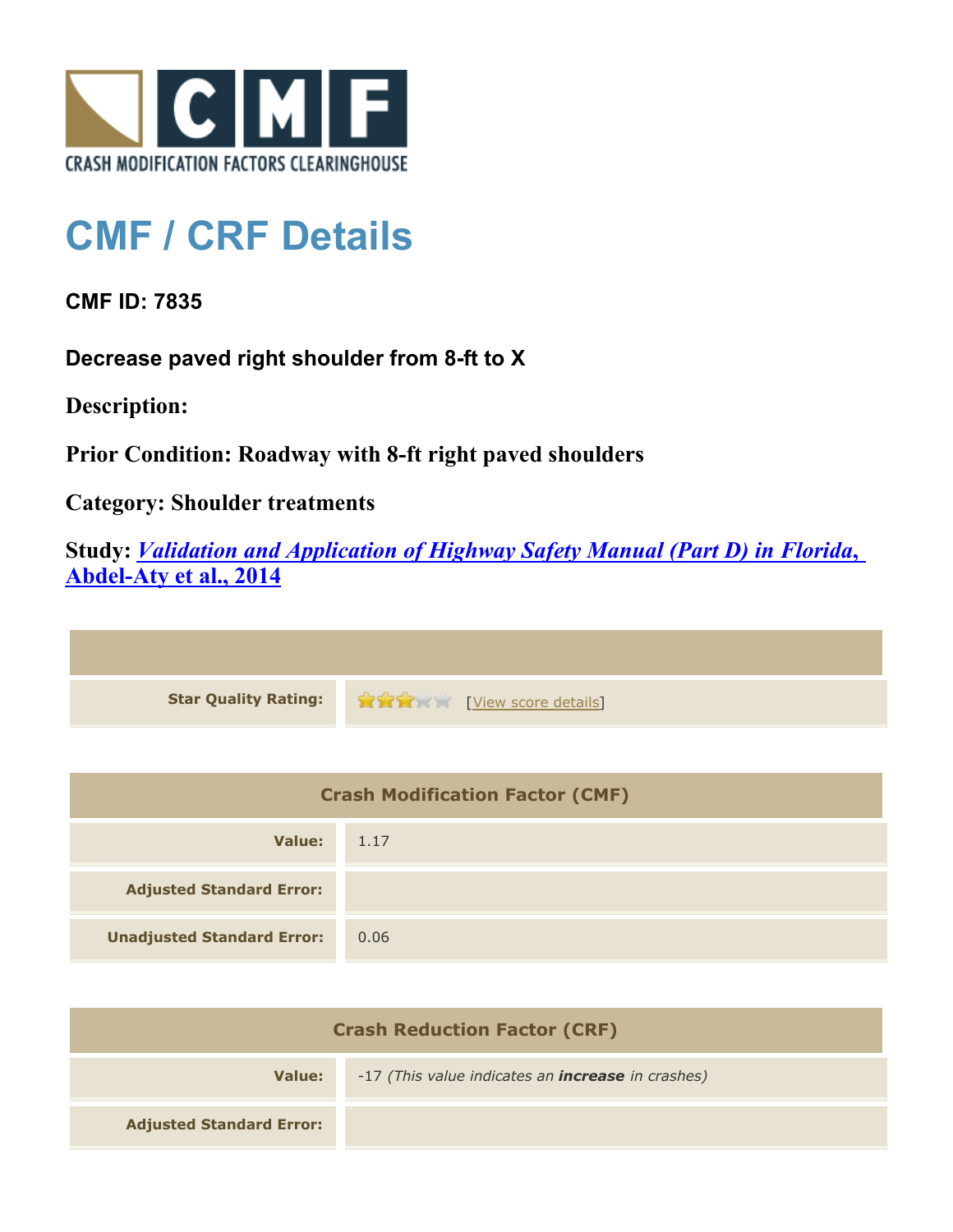| <b>Applicability</b>       |                                                                      |
|----------------------------|----------------------------------------------------------------------|
| <b>Crash Type:</b>         | All                                                                  |
| <b>Crash Severity:</b>     | K (fatal), A (serious injury), B (minor injury), C (possible injury) |
| <b>Roadway Types:</b>      | Not specified                                                        |
| <b>Number of Lanes:</b>    | >2                                                                   |
| <b>Road Division Type:</b> | All                                                                  |
| <b>Speed Limit:</b>        |                                                                      |
| <b>Area Type:</b>          | Rural                                                                |
| <b>Traffic Volume:</b>     | 5000 to 35000 Annual Average Daily Traffic (AADT)                    |
| <b>Time of Day:</b>        | All                                                                  |

## *If countermeasure is intersection-based*

| <b>Intersection Type:</b>         |  |
|-----------------------------------|--|
| <b>Intersection Geometry:</b>     |  |
| <b>Traffic Control:</b>           |  |
| <b>Major Road Traffic Volume:</b> |  |
| <b>Minor Road Traffic Volume:</b> |  |

| <b>Development Details</b>      |              |
|---------------------------------|--------------|
| <b>Date Range of Data Used:</b> | 2010 to 2012 |
| <b>Municipality:</b>            |              |
| State:                          | <b>FL</b>    |